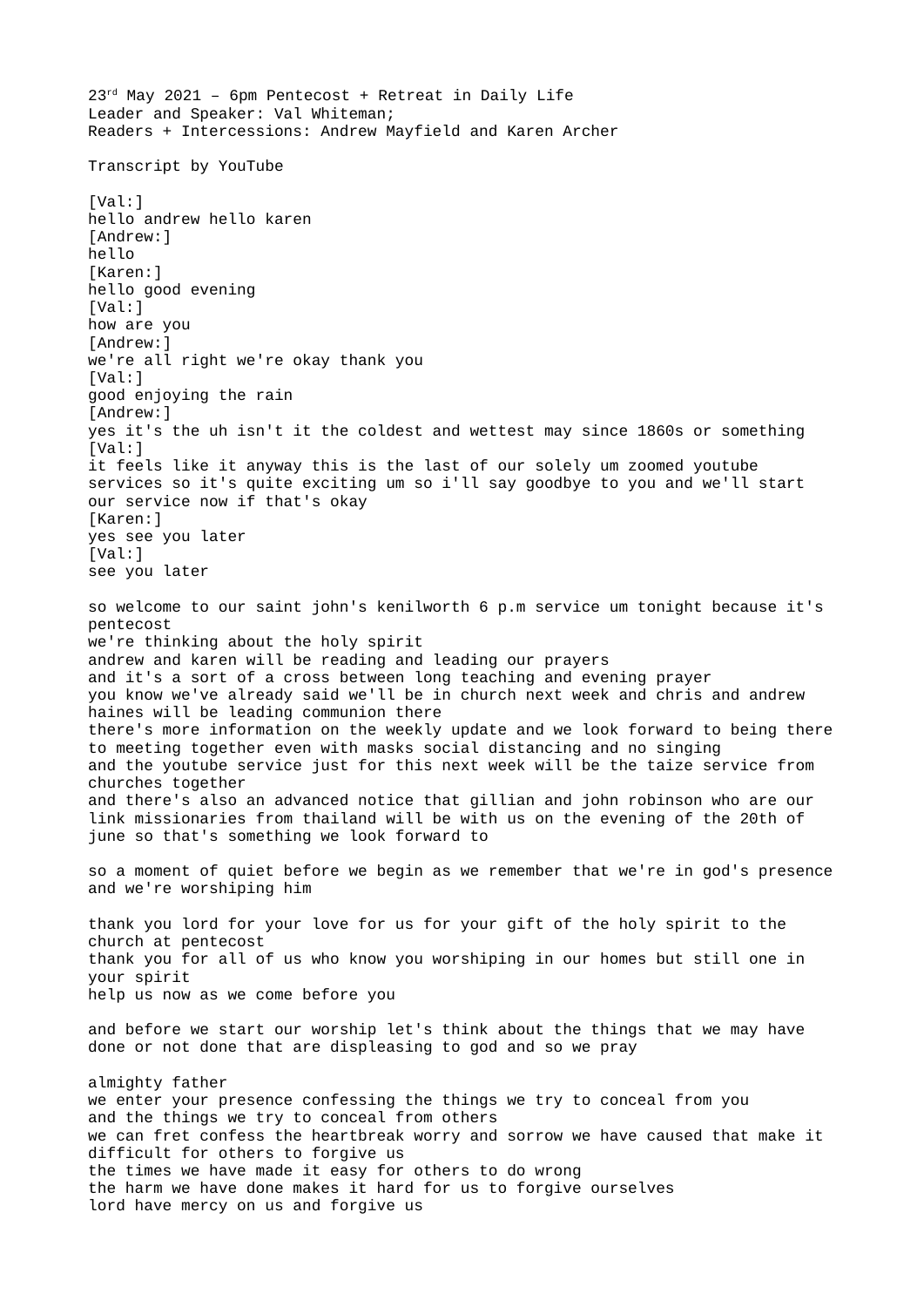through jesus christ our lord amen so we are god's forgiven people let's sing his praise in our first hymn o breath of life come sweeping through us after which andrew will read to us [Music: O Breath Of Life] [Andrew:] our first reading is taken from acts chapter 2 verses 1 to 21. when the day of pentecost came they were all together in one place suddenly a sound like the blowing of a violent wind came from heaven and filled the whole house where they were sitting they saw what seemed to be tongues of fire that separated and came to rest on each of them all of them were filled with the holy spirit and began to speak in other tongues as the spirit enabled them now they were staying in jerusalem god fearing jews from every nation under heaven when they heard this sound a crowd came together in bewilderment because each one heard their own language being spoken utterly amazed they asked aren't all these who are speaking galileans then how is it that each of us hears them in our native language parthians meads and elamites residents of mesopotamia judea and cappadocia pontus and asia phrygia and pamphilia egypt and the parts of libya libya neo cyrene visitors from rome both jews and converts to judaism cretans and arabs we hear them declaring the wonders of god in our own tongues amazed and prospects they ask one another what does this mean some however made fun of them and said they've had too much wine then peter stood up with the eleven raised his voice and addressed the crowd fellow jews and all of you who live in jerusalem let me explain this to you listen carefully to what i say these people are not drunk as you suppose it's only nine in the morning no this is what was spoken about by the prophet joel in the last days god says i will pour out my spirit on all people your sons and daughters will be prophecy your young men will see visions your old men will dream dreams even on my servants both men and women i will pour out my spirit in those days and they will prophesy i will show wonders in the heavens above and signs on the earth below blood and fire and billows of smoke the sun will be turned to darkness and the moon to blood before the coming of the great and glorious day of the lord and everyone who calls on the name of the lord will be saved this is the word of the lord thanks be to god we will now sing our second hymn and then karen will will then present the second reading [Music] [Karen:] the second reading is taken from john 15 verse 26 to 27 and chapter 16 verse 4b to 15 when the advocate comes whom i will send to you from the father the spirit of truth who goes out from the father

he will testify about me and you also must testify for you have been with me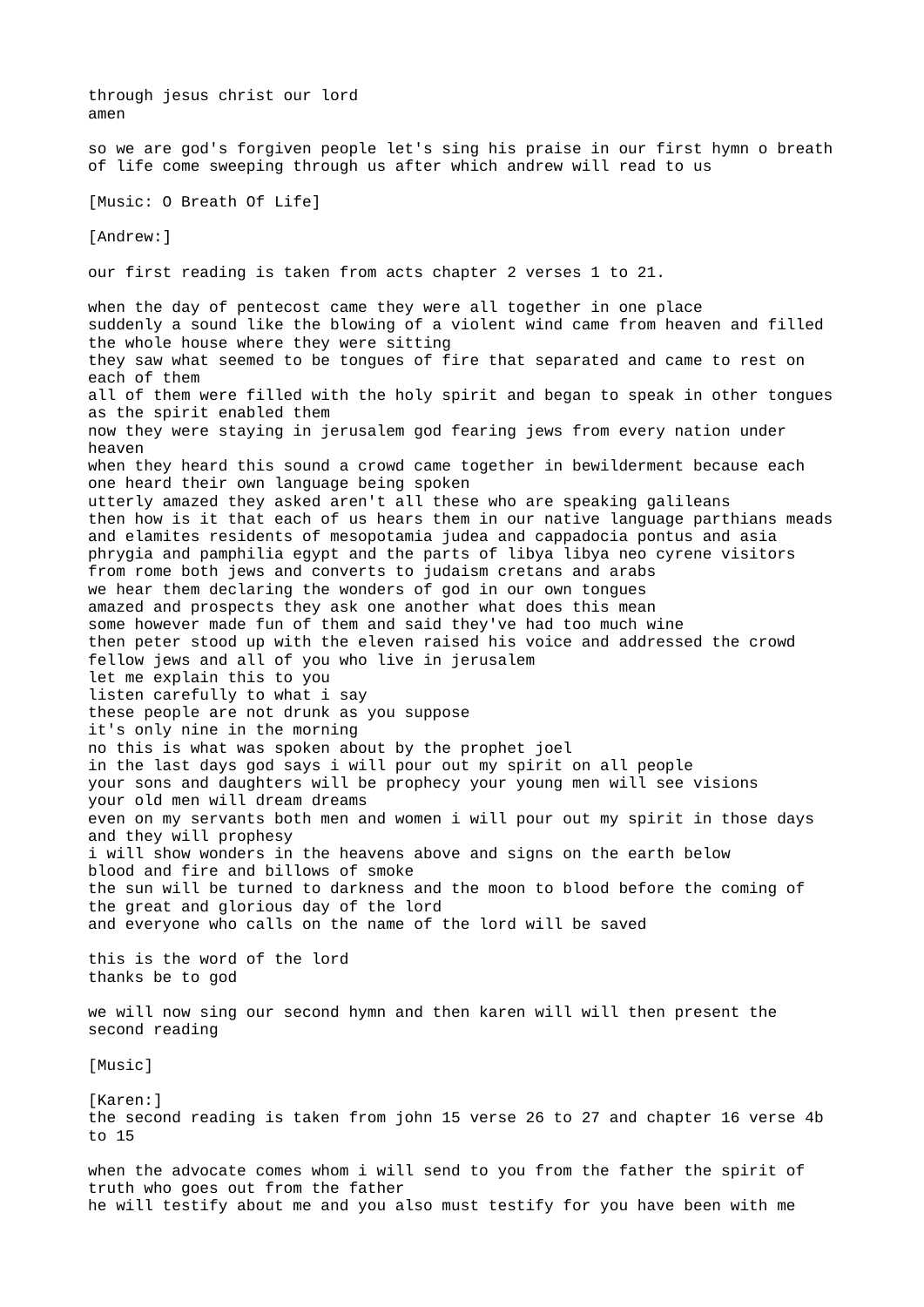from the beginning i did not tell you this from the beginning because i was with you but now i am going to him who sent me none of you ask me where are you going rather you are filled with grief because i have said these things but very truly i tell you it is for your good that i am going away unless i go away the advocate will not come to you but if i go i will send him to you when he comes he will prove the world to be in the wrong about sin and righteousness and judgment about sin because people do not believe in me about righteousness because i am going to the father where you can see me no longer and about judgment because the prince of this world now stands condemned i have much more to say to you more than you can now bear but when he the spirit of truth comes he will guide you into all the truth he will not speak on his own he will speak only what he hears and he will tell you what is yet to come he will glorify me because it is from me that he will receive what he will make known to you all that belongs to the father is mine that is why i said the spirit will receive from me what he will make known to you this is the word of the lord thanks be to god and val will now give us her talk on the holy spirit [Val:] so my talk will be in two parts separated by a hymn the first is about the holy spirit and the second about the retreat in daily life which is starting on the 30th of may and there is a link so today pentecost is the church's birthday pentecost the feast of weeks when the jews came to celebrate the first fruits of harvest grain and oil was instituted by moses it's 50 days after passover so on the jewish harvest festival jesus sent the holy spirit on the church a sign of new growth new beginnings it's a celebration of new beginnings of ongoing gifts from god that acts readings amazing story with which we're all familiar the holy spirit coming in tongues of fire on the disciples the separation of languages which happened at the tower of babel is sort of being reversed so all can hear the good news in their own languages their own tongues peter preaching the sermon of his life going public on jesus the messiah to everyone in jerusalem who cared to listen so happy so joyful the disciples were accused of being drunk at nine in the morning three thousand people found jesus as messiah on that day the holy spirit wasn't a new phenomenon on that first pentecost in jerusalem if you look at genesis chapter 1 verse 2 there you'll find the spirit of god was hovering over the waters in the old testament god's spirit is also described as his breath ruach now nowadays we all long for a pentecost experience and indeed it's accessible to all of us god's holy spirit comes in the same way maybe not with tongues of fire but certainly with power to heal each person who believes think back over your own life how different are you from the person who first accepted jesus as lord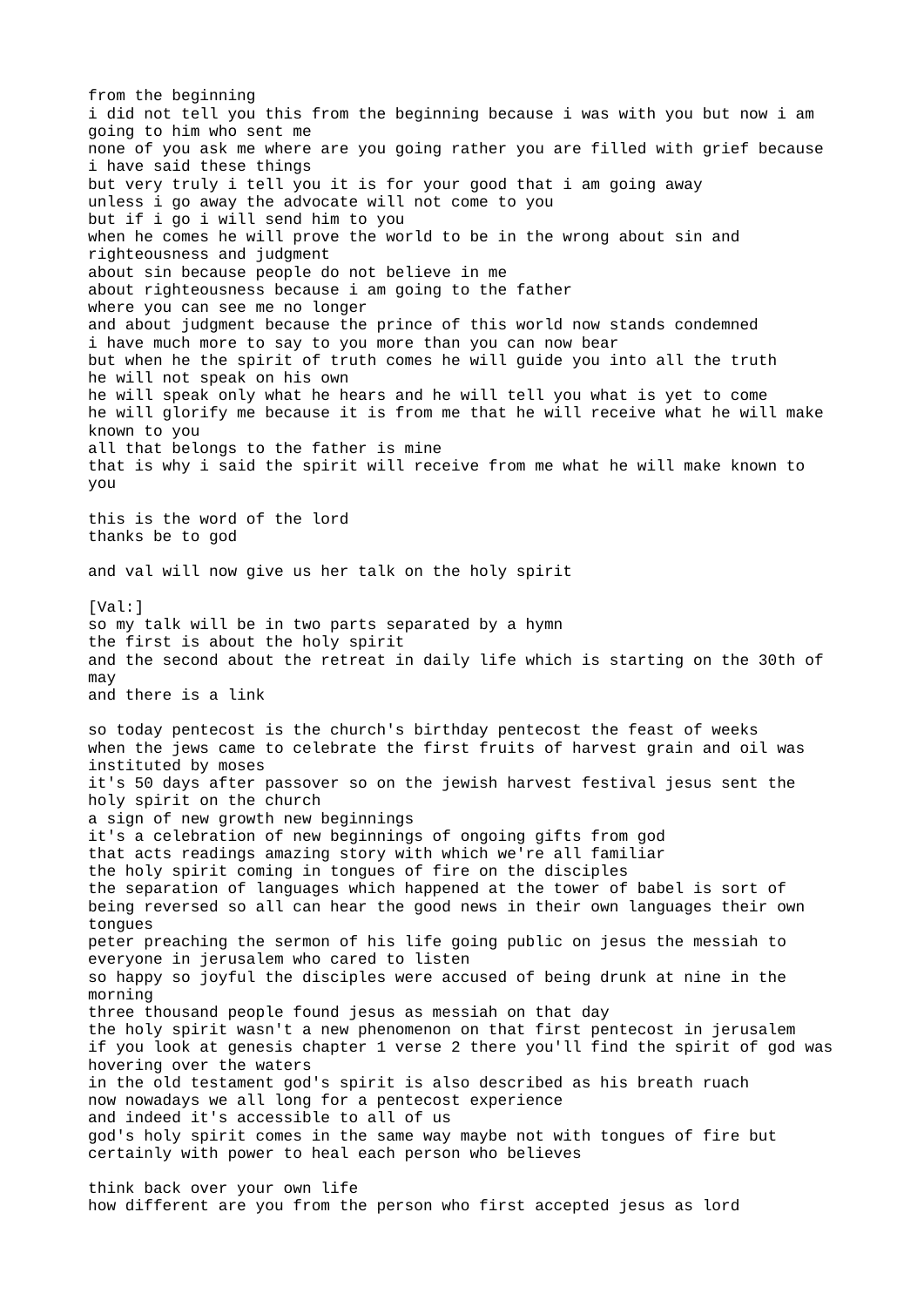how have you changed i can't imagine anyone will say not at all but if you feel you have to say that then go back to the beginning and ask god to show you how different you are as a child of god when i just left university in the mid 70s it was a very long time ago i was doing research in london i came across an organization called the fountain trust it was a time of charismatic renewal in all the churches i'd grown up in a very conservative evangelical church strong on the gospel and on judgment but not so strong on who the holy spirit was we said the creed every sunday so of course we are theologically sound but a bit hazy about what the spirit actually did certainly no gifts that was long gone and the emphasis was on character development the fruit of the spirit which you'll find in galatians and of course that's really vital to the spirit's work within us we need to listen to god and to develop the fruits what makes us more like jesus as we live when jesus says the spirit will lead us into all truth it implies that we have to listen and take note of what the spirit of god says to us and then there are also the gifts that are needed for the church teachers administrators prophets which paul mentions in romans 12 ephesians 4 11 and in one corinthians 12 28-38 and then there are what you might call more exciting spiritual gifts also in one corinthians 12 8-10 and while i'm on the subject you'll find this fruits of the spirit in galatians 5 nine of them for us to develop but let's not get too hung up on slight differences between various giftings do we honestly think that the spirit of the living god has changed so much over the centuries that all these gifts are no longer available to us that's a question expecting the answer no the fountain trust encouraged people to ask and receive spiritual gifts among others there were huge meetings in the methodist central hall in london where thousands of people came together to worship i went to a charismatic anglican church where the best thing in my week was the prayer meeting after the service on sunday night it went on for a very long time there was a rewrite at the time of that well-known nursery rhyme mary had a little lamb she had a little sheep she took it to the fountain trust where it died from lack of sleep but it was so exciting people were singing in tongues it was like listening to a cathedral which i know sounds a bit odd but that was what it was like sort of building blocks of song in my narrow background i'd always been taught that roman catholics and high church people weren't quite nice to know they didn't have the truth like we did imagine my surprise then when virtually all the people i met at the fountain trust were catholics rejoicing in the spirit just like normal people i learned then about being judgmental and stopping it and i have to say i heard the angels laughing at me in heaven as i learned it one thing we all learned then was that salvation was not simply for an individual we are saved to be church and we do not and should not live in christ on our own under normal circumstances the gifts and the fruit tell us that whatever gift you have it's not for you alone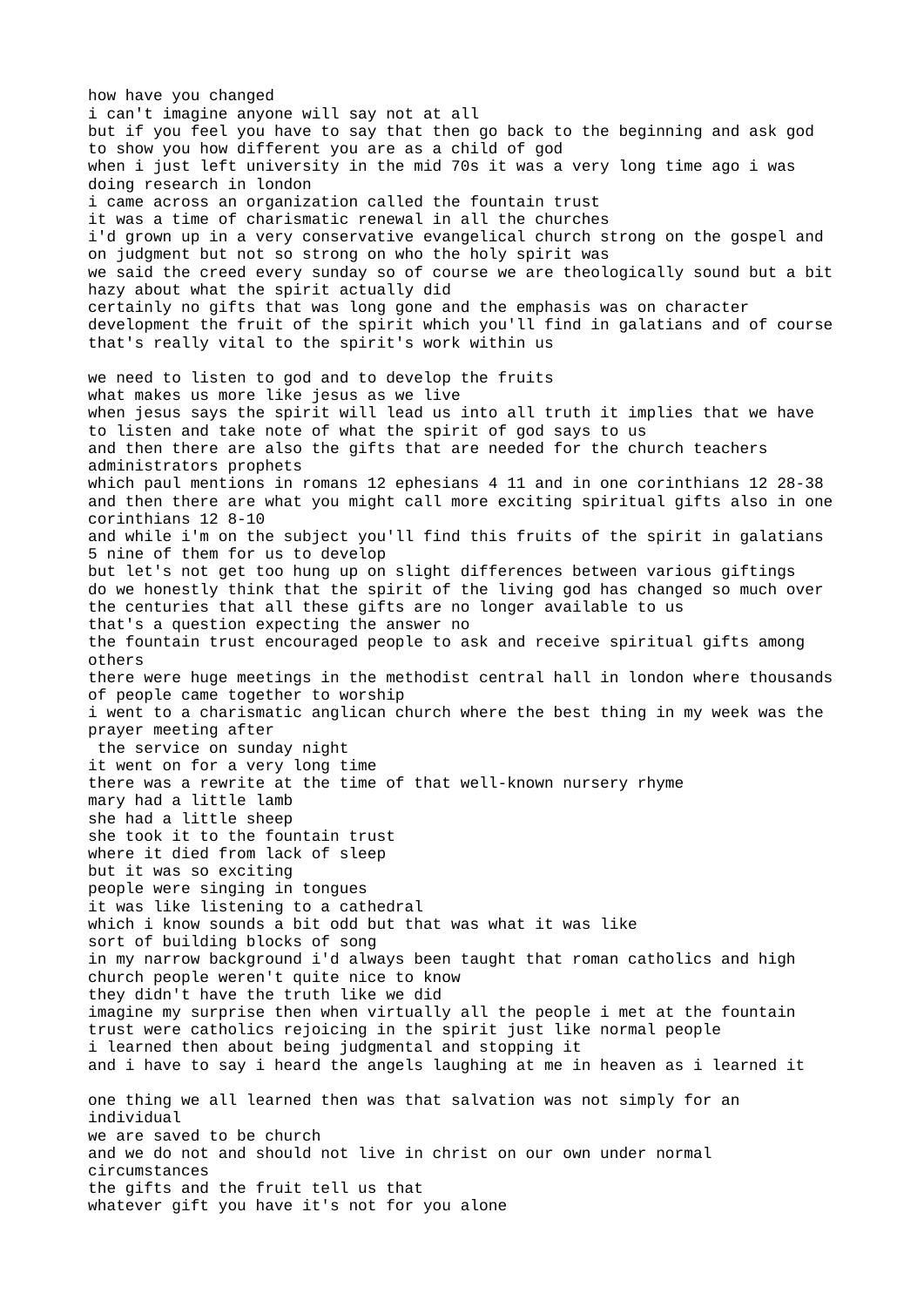it isn't so you can be a super christian with healing hands or a wonderful prophetic voice and feel superior that god has given you such a gift god's gifts are god's gifts not ours and the gifts are there to grow the church so healing is wonderful and we need to see people healed but they are healed to glorify god not to make the church feel better about itself if we don't point to jesus with the gifts we might as well not have them paul says earnestly seek the gift of the spirit in one corinthians 14 so please do not only for you but for all of us and that's a really important lesson for all churches all the time which we need to learn and then relearn i don't think that many of us feel spiritually superior at least not most of the time and most of us know that we need to acknowledge jesus as lord and savior and then spend our lives working out with him what that might mean but and it's the huge but wonderful though it is to be saved by god amazing and exciting as it is to be filled with a spirit we aren't simply saved so that we can gaze at ourselves in awe and wonder at the new people we've become or even spend our time panicking that we haven't been forgiven truly or we haven't grown no we are saved given new life so that we can become church and i obviously don't mean anglican baptist or whatever else we are a household of faith in kenilworth different ages different races different abilities we don't become clones of one another but by the spirit's power we grow slowly maybe but inexorably if we continue to believe into the people we are meant to be and just as god is three persons father son and spirit and expresses himself within the trinity as love so we are supposed to express ourselves in love to one another and to the world that's partly what we're for to worship god usually in community jesus said a new commandment i give you that you love one another the spirit expresses the love of god in us when humanly we can't you can't know how to love people if you don't actually know them so it's important that we talk and meet and have fellowship with god and our brothers and sisters as i finish this part of my talk which i know is only a brief gallop through what the holy spirit is and does but i want you to ask you to imagine that you are in a first century church one may be that paul has just recently founded to understand how radical what it is we are asked to do is so you're seated in this house where people come and you watch with interest as a new and excited convert comes in he's just found christ he's given his life to christ you recognize him he's the town treasurer an important roman official he enters the church and there to greet him as a brother is a man he doesn't recognize at first and then you see he does the man is one of his slaves he owns this man welcome brother says the slave here is your sister too and there is the treasurer's kitchen slave he wouldn't even know her if he hadn't been told so how does he react what does he do christianity turned the world upside down and it still should through the spirit we have power to disturb rulers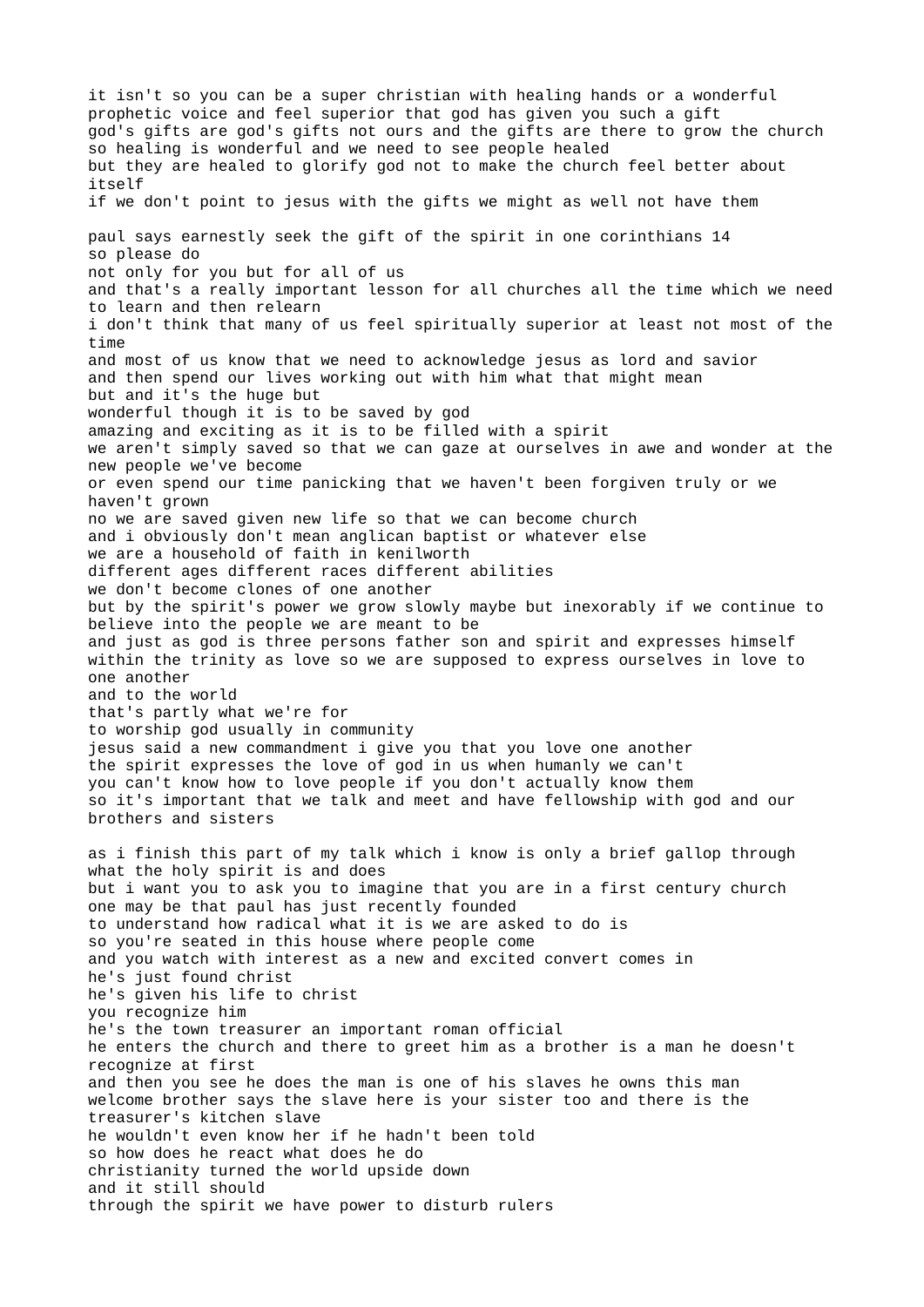not by might but by love so during this coming week let us seek more of the spirit of unity and truth and above all love as we seek in the coming weeks to grow together in spirit and in prayer amen so we now sing or listen to our third hymn breathe on us breath of god [Music: Breathe on us breath of God] [Val:] so i want to talk now about the retreat in daily life and this part is shorter you'll be relieved to know from next week we as a church are starting what's called a retreat in daily life for about six weeks until july so what is it i know we we did one a couple of years ago and we're doing it in a similar way this time if you join you'll agree to pray listening to god for between 20 to 30 minutes each day this isn't intercessory prayer where we ask god for things but listening reflecting and silence if you let us know you want to join we'll find you a partner whom you should meet by face-to-face meeting zoom or phone call whatever you feel best with about once a week to see how you're getting on and this ensures that you're encouraged to keep going in addition you'll have someone we've called a supervisor for want of a better term if you find that you or your partner pray and listen and it raises things you find disturbing or you're not sure what to do about you can contact the supervisor to talk things through with them and that's a sort of safety net rather than a necessity to use we're going to be looking at breakfast on the beach john 21 1-21 and different people have looked at different parts of the story and suggested different and i hope new for you ways of praying through this part of the bible if you feel it's a bit daunting don't it isn't something you get punished for if you duck out for a week but i hope it enables us all to grow experiment and listen to god and it's part of the vision that andrew and others have had for the church particularly for the 10 o'clock where they want to listen to god to see what he is saying about how the church may go forward and it's also part of actually my vision that we might become church more closely and worship together as family in a way i suggested in my talk so i want to do a brief stilling exercise now before andrew and karen come to pray for us which you might use to focus on god we've got a very extensive handout for the retreat in daily life which goes into a lot more detail so if you'd like to do this with me it will be brief because um you'd normally spend about 10 minutes doing this and i'm not sure that we can so first of all if you sit comfortably with both both feet firmly on the floor and hands unclenched so the first thing you do in a stilling exercise is you try to relax all of you um you've probably done this before you do it by successively tensing muscles and letting them go so you start with your feet if you tense and then relax and then the same with the muscles in your legs tense and relax and so on your shoulders your arms and your hands your neck and your face so as you settle yourself into your chair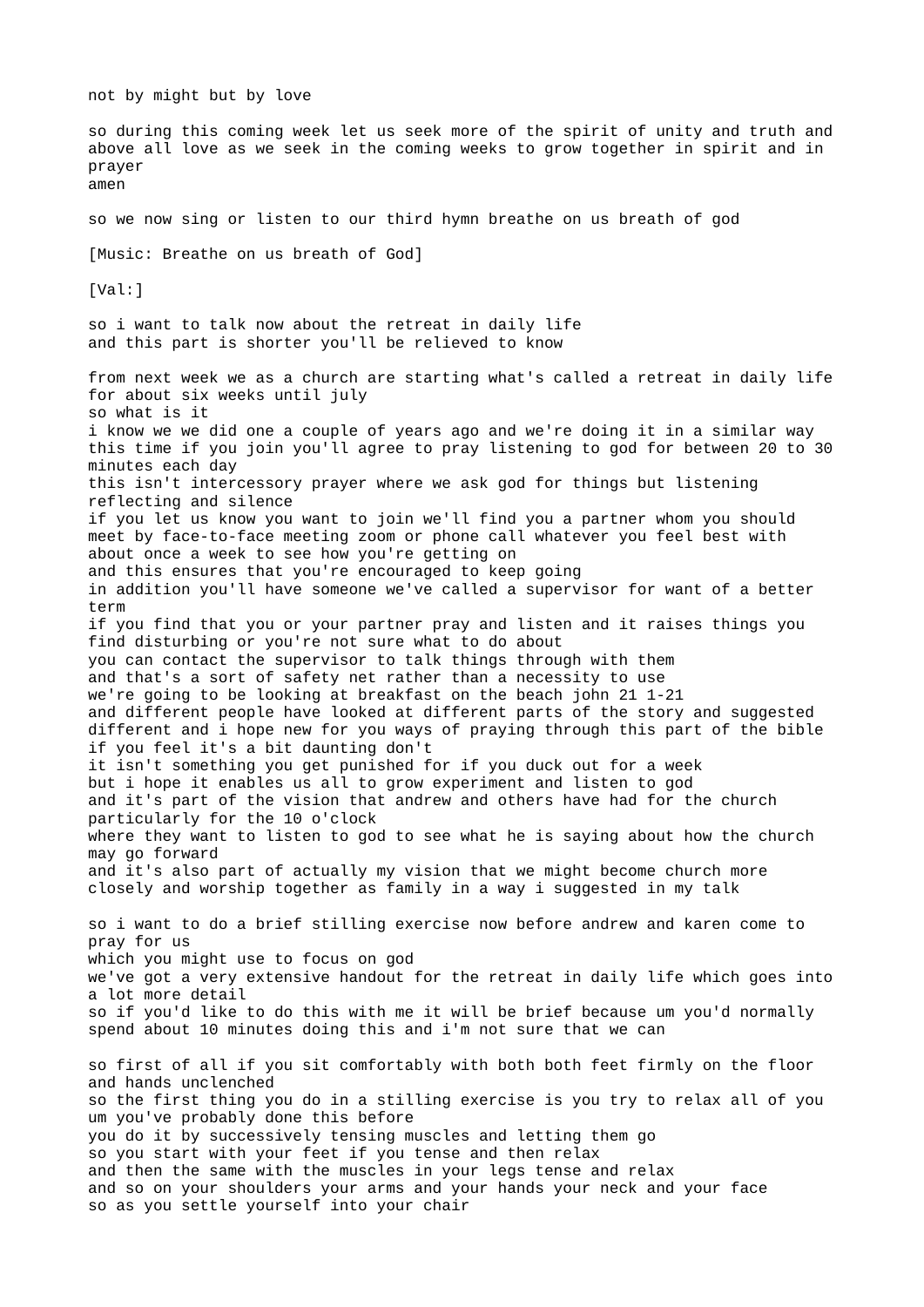and be aware of where your head is on your shoulders you should feel that you have less tension and that should help you the focus that's the easy bit the difficult bit for everybody is trying to still your mind and you will know if you've ever tried to do this it's a bit like trying not to think of the word hippopotamus when somebody's asked you not to it's very difficult to do and there are various techniques the one i'm suggesting at the moment is to focus on something else so you might find a phrase which suits you to say you might use the jesus prayer which is lord jesus christ have mercy on me a sinner or actually i prefer a simpler word or phrase something like saying jesus or peace to myself so all you do is you say the word or phrase over to yourself as you hear yourself breathe so you might say the jesus on the in-breath and peace on the out-breath and you focus on this until you can't focus on anything else so you forget the world outside you forget what you haven't done you simply focus on the words and then the exciting bit once you've done that a few times and you're sure that you you're not going to be thinking about anything else you stop saying the word and you simply launch into silence at this point you should be able to stop absolutely everything and just be aware of being still for me it never lasts for very long and i have to go back to saying the word again round again until i'm silent again in my head sometimes god speaks to you sometimes it is simply silence but it focuses you in a wonderful way i really enjoy doing it when i do do it okay so let us have a try find yourself a word or phrase shut your eyes if that helps because it shuts out the world a little bit and simply say the word over to yourself it'll be a very short time but try to get yourself to a point of silence [pause for one minute] when you're ready come out of the silence and think about how that felt sometimes as i say it's really hard to do other times it's a delight so try it again in your own time now i want to hand over to karen and to andrew for our prayers [Andrew:] let us pray we begin with the collect for pentecost sunday and whit sunday almighty god on this day you open the way of eternal life to every race and nation by the promised gift of your holy spirit shed abroad this gift throughout the world by the preaching of the gospel that it may reach to the ends of the earth through jesus christ our lord who lives and reigns with you in the unity of the holy spirit one god forever and ever amen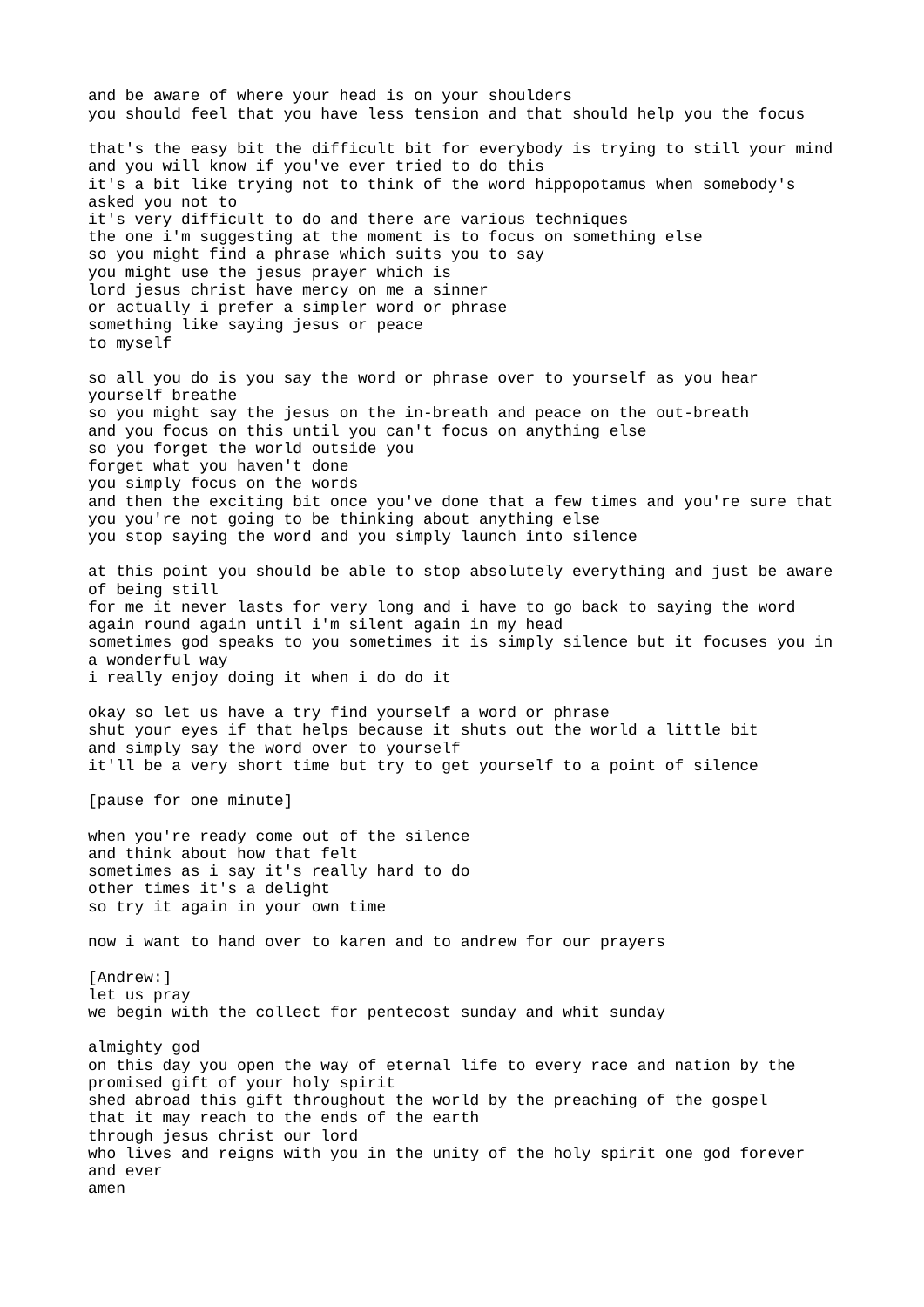and now moving to our prayers almighty god as we commence retreat in daily life we pray that we will be reminded that in returning and resting in you quietness and confidence shall be our strength by the might of your holy spirit lift us we pray to your presence where we may be still and know that you are god through jesus christ our lord amen empowering god you gave the church the abiding presence of your holy spirit look upon your church today and hear our petitions with all our hearts and all our minds let us pray to the lord saying hear our prayer and afterwards the refrain lord in your mercy we pray for your church throughout the world and that all ministers of god's word and sacraments may be blessed and inspired so that they may fulfill their high calling in the faith we especially pray for our bishop christopher our clergy and people in our diocese guide and govern us by your holy spirit that we may be led into the way of truth and hold the faith in unity of spirit lord in your mercy hear our prayer we pray for the peace and welfare of our world at this time we especially pray for the israel-palestinian conflict and that the truth will continue to be upheld we also pray for the democratic republic of congo and saint vincent with their recent volcanic eruptions and where mass evacuations are occurring we ask that help may be given to them speedily and that these and other national emergencies may be turned into an opportunity to strengthen the bonds of love and service between all people and nations lord in your mercy hear our prayer we pray that you will teach us to use the resources of the earth to your glory and that all may share in your goodness and praise you for your loving kindness in particular we pray about the coronavirus vaccine shortage in the poorer nations and that the leaders around the world will be guided by the holy spirit regarding vaccine distribution the well-being of all people and the promotion of justice and peace on this earth lord in your mercy hear our prayer [Karen:] we pray for our own community and for this power we especially pray for our young people the poor the unemployed the lonely the overworked and the bereaved bless all whose lives are closely linked with ours and grant that we may serve christ in them and love one another as he loves us lord in your mercy hear our prayer we pray for comfort and healing for all those who are suffering in body mind or spirit give them courage and hope and sustain all who remember and care for them